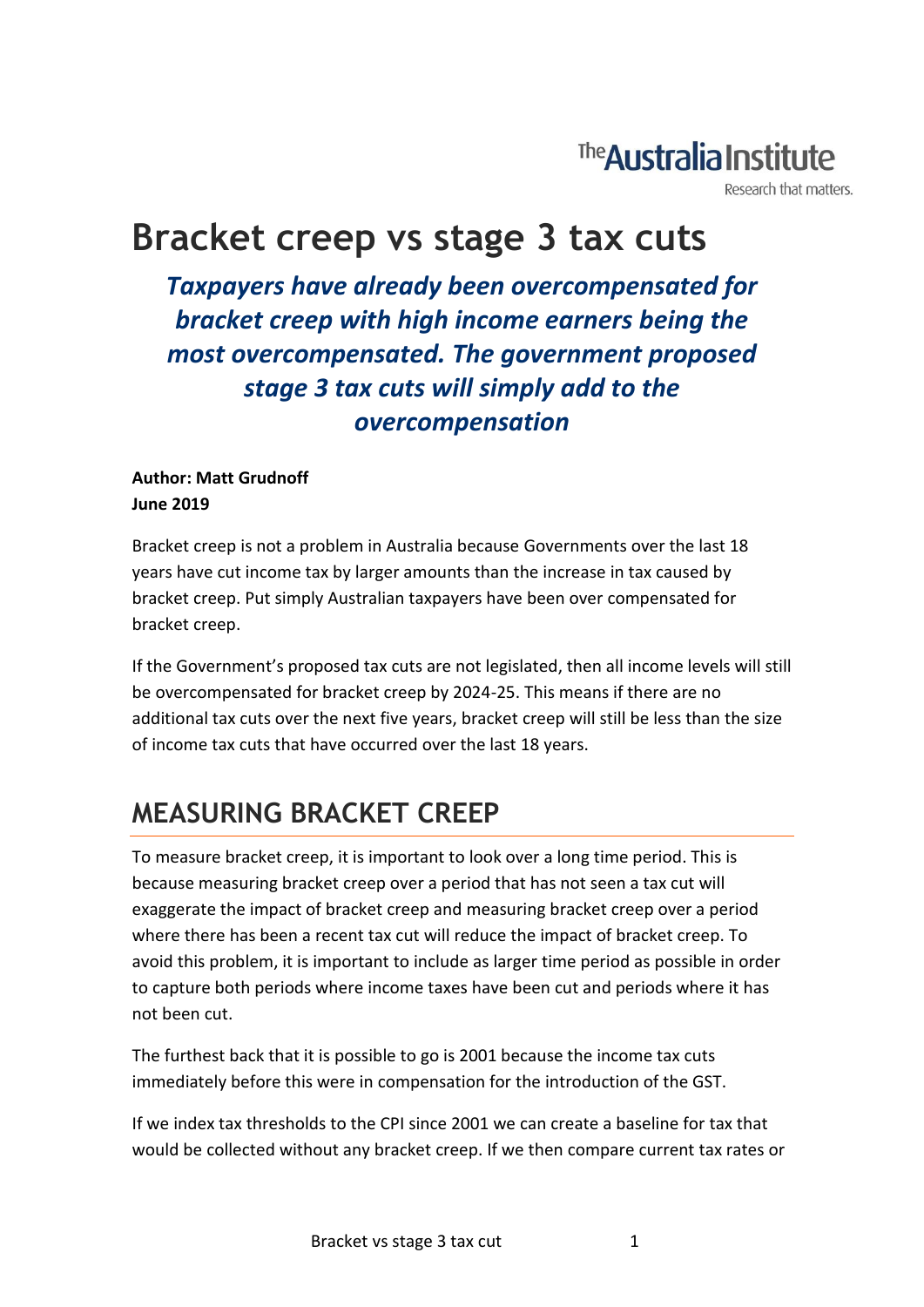proposed future tax rates with our bracket creep baseline, then we can determine if the impact of bracket creep or income tax cuts has been greater. If the amount of income tax collected from out bracket creep baseline is greater than the actual amount of tax collected, then we know that taxpayers have been over compensated for bracket creep. That is, they have been given back in tax cuts more than bracket creep has taken.

If the amount collected from our bracket creep baseline is less than the actual amount collected, then we know that taxpayers have not been fully compensated from bracket creep. That is, they have been given back in income tax cuts less than bracket creep has taken.

Table 1 shows compares the tax rates and thresholds of the bracket creep baseline with the tax rates and thresholds in 2024-25 if the Government's tax plan is legislated in full.

|                                      | <b>Bottom</b><br><b>bracket</b> | <b>Second</b><br><b>bracket</b> | <b>Third</b><br>bracket | <b>Top</b><br><b>bracket</b>                     |
|--------------------------------------|---------------------------------|---------------------------------|-------------------------|--------------------------------------------------|
| Thresholds under tax plan            | \$18,200                        | \$45,000                        |                         | \$200,000                                        |
| Rates under tax plan                 | 19%                             | 30%                             |                         | 45%                                              |
| Thresholds in bracket creep baseline | \$10,757                        | \$35,853                        | \$89,629                | \$107,555                                        |
| Rates in bracket creep baseline      | 17%                             | 30%                             | 42%                     | 47%                                              |
| Difference in thresholds             | \$7,443                         | \$10,147                        |                         | \$92,445                                         |
| Difference in rates                  | $-2%$                           | 0%                              |                         | 2%                                               |
|                                      |                                 |                                 |                         | The Australia Institute<br>Research that matters |

**Table 1 – Comparison of bracket creep baseline with Government's proposed tax rates in 2024-25** 

## **COMPARING BRACKET CREEP AND STAGE 3**

If we extend our bracket creep baseline to 2024-25, which is the first year that the Government's stage 3 tax cuts come into effect, we can see that taxpayers have been overcompensated for bracket creep at all income levels. We can also see that higher income taxpayers have been overcompensated the most.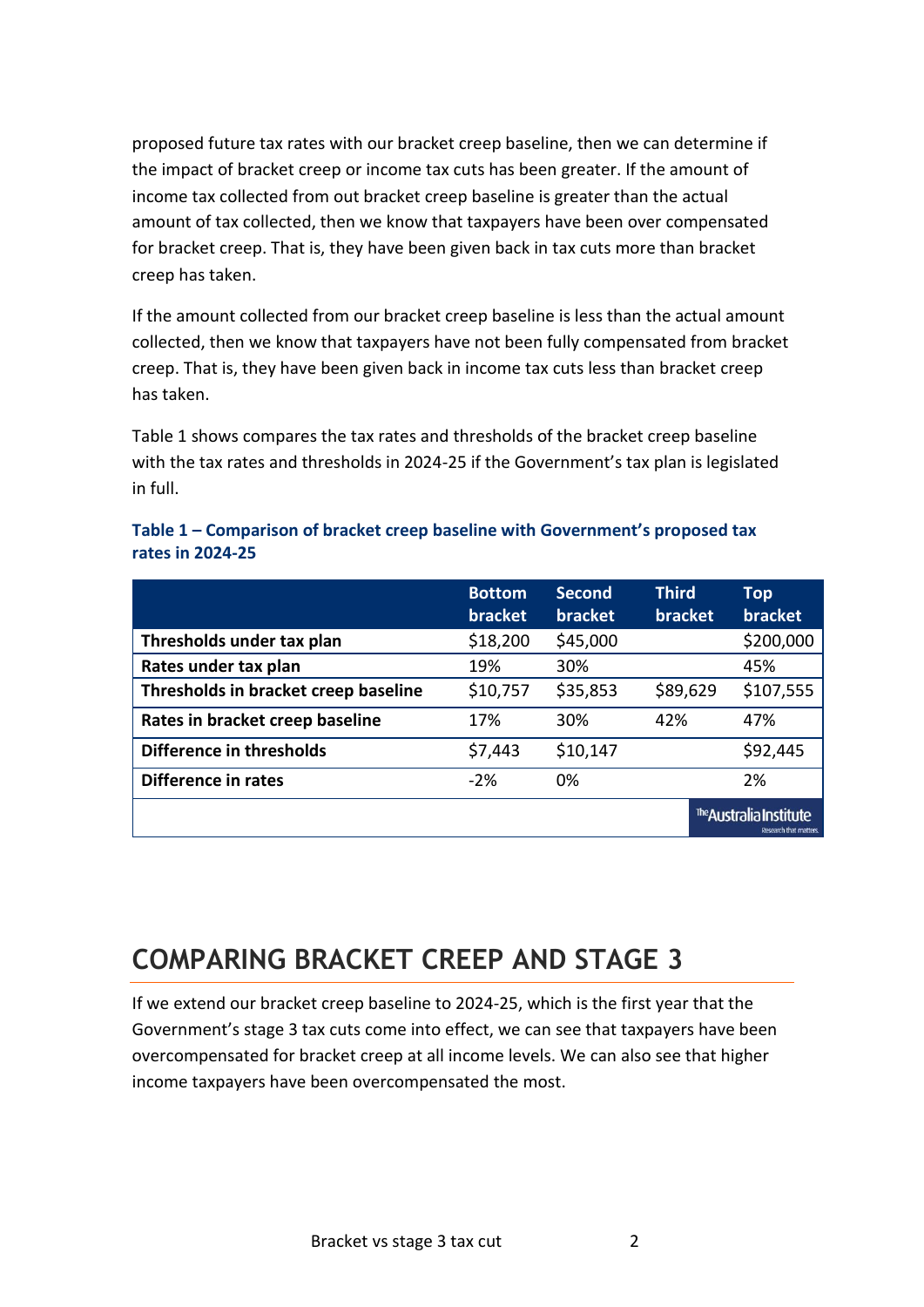

**Figure 1 – Difference between bracket creep baseline and stage 3 tax plan in 2024-25**

Someone earning \$60,000 a year is \$1,919 a year better off when compared to our bracket creep baseline. Someone on \$125,000 is \$7,035 better off than our bracket creep baseline. Someone on \$200,000 is \$19,785 better off than our bracket creep baseline.

Those on higher incomes are not only overcompensated by the largest amounts in dollar terms. They're also overcompensated by a larger amount in proportion to the amount of tax they pay. Someone on \$60,000 a year's overcompensation is 5 per cent of the total amount of income tax they have paid. Someone on \$125,000 a year's overcompensation is 8 per cent of the total amount of tax they paid. Someone in \$200,000 a year's overcompensation is 27 per cent of the total amount of tax they paid.

### **COMAPRING BRACKET CREEP BASELINE WITH NO TAX CUTS**

Without the government's proposed income tax cut all income levels will still be overcompensated for bracket creep in 2024-25. That is previous tax cuts and the already legislated tax cuts are already sufficient to more than compensate all income levels for the effects of bracket creep. The difference between the bracket creep baseline and tax collected without the Governemnt's proposed income tax cuts are shown in Figure 2.